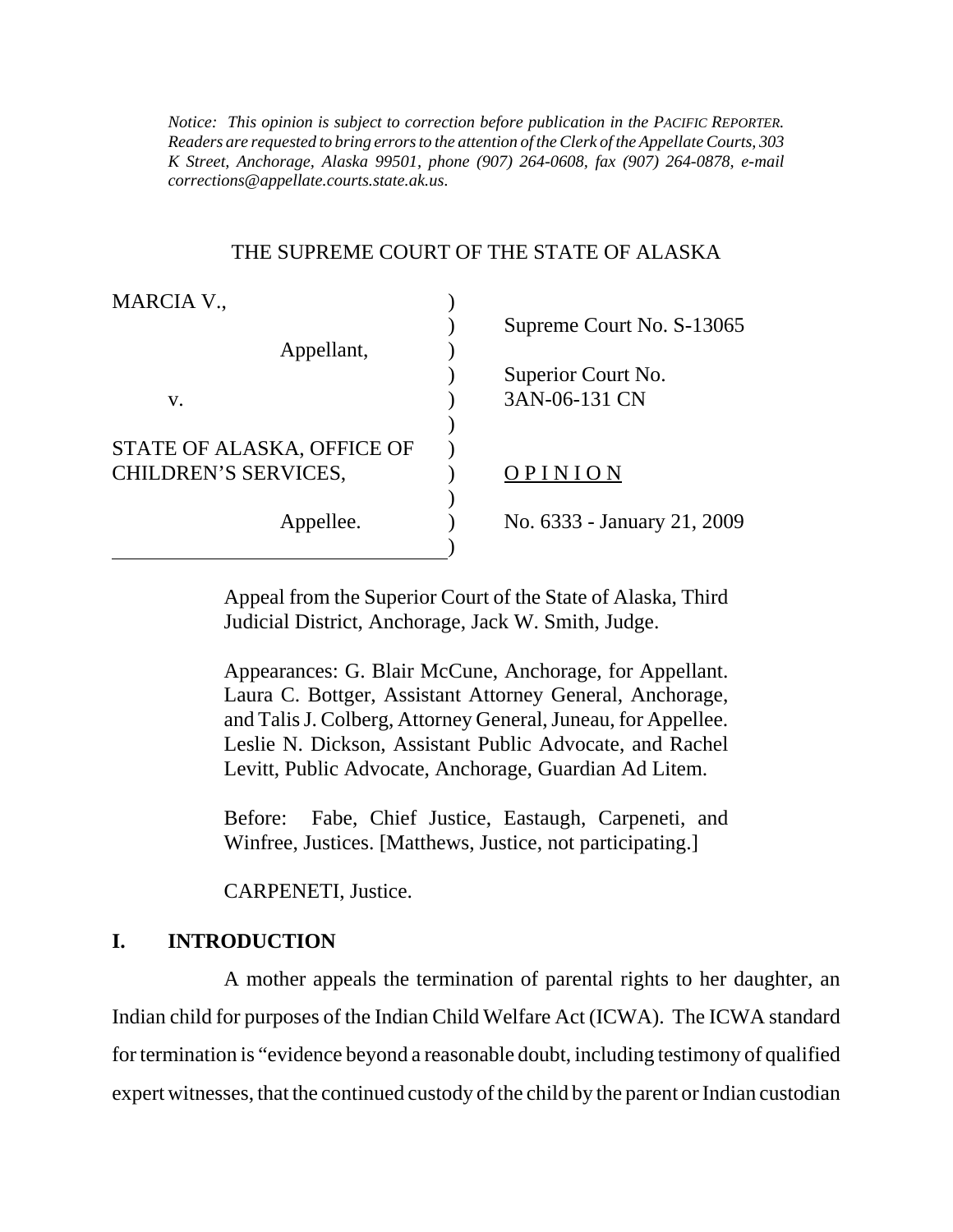is likely to result in serious emotional or physical damage to the child."**<sup>1</sup>** The mother argues that the trial court erred (1) in considering the expert's qualifications as sufficient to meet the requirements of ICWA; and (2) in finding that the evidence presented at trial was sufficient to prove beyond a reasonable doubt the likelihood of serious emotional or physical damage to the child. Because the trial court's reliance on the expert witness, which was first raised on appeal, did not constitute plain error, and because the court did not err in concluding that the state met its burden of proof, we affirm.

### **II. FACTS AND PROCEEDINGS**

This case concerns termination of the parental rights of Marcia to her daughter Alice.**<sup>2</sup>** Alice was born in 1997. Marcia and Alice are Alaska Natives from the Native Village of Barrow. Alice is an Indian child within the meaning of ICWA.

Marcia and Alice have a history with the Alaska Department of Health and Social Services, Office of Children's Services (OCS), and with tribal child protective services dating back to a substantiated report of neglect in 1999. In 2003 the Native Village of Barrow took care of Alice while Marcia was in jail in Nome for an assault charge. In 2004 Marcia violated probation by testing positive for cocaine and being under the influence of alcohol.

Marcia and Alice later moved to Anchorage where they lived with relatives. In March 2006 OCS investigated a report that Alice was no longer attending elementary school. The school had contacted the family with whom Marcia and Alice were living and learned that Marcia had been told to leave the home due to her use of alcohol and drugs and her failure to contribute financially.

**<sup>1</sup>** 25 U.S.C. § 1912(f) (West 2008).

<sup>&</sup>lt;sup>2</sup> We use pseudonyms to protect the identities of the family members.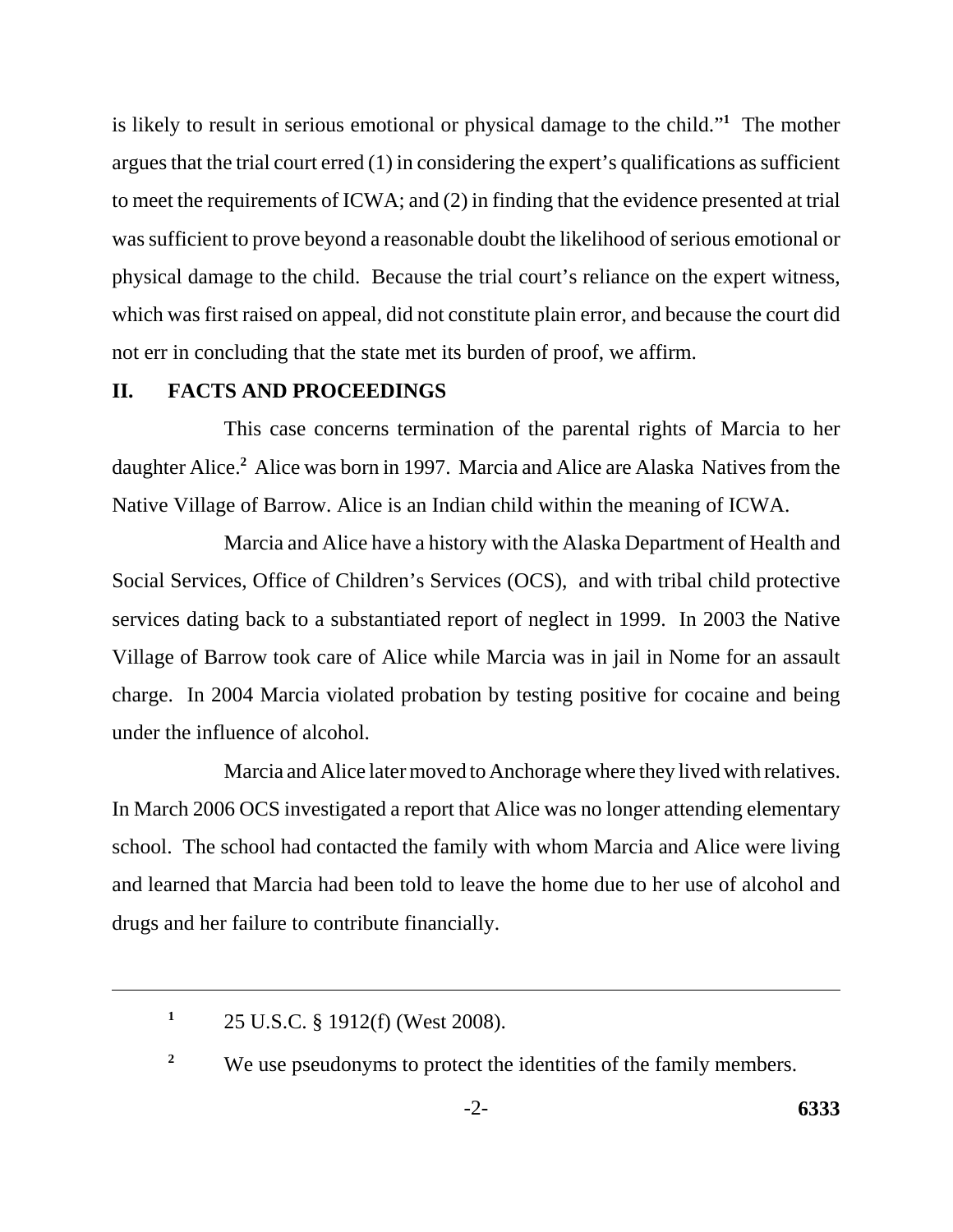An OCS social worker found Marcia and Alice staying with Marcia's aunt, and learned that two other occupants of that home, Marcia's cousin and uncle, were convicted sex offenders. Marcia sometimes left Alice in their care to visit her boyfriend. OCS claims that Marcia did not seem to recognize the danger this posed to her daughter, and arranged for Marcia and Alice to stay at a shelter. Alice was interviewed at the shelter regarding sexual abuse, but did not report any such abuse having occurred.

During April 2006 the shelter asked Marcia and Alice to spend a night away from the shelter while repairs were done. Marcia sought additional time away from the shelter after she was told she could return, and the shelter denied this request. As a result, she was discharged from the shelter for failure to obey curfew.

OCS took custody of Alice later in April 2006 after Marcia left Alice with a friend to look after her, did not return when expected, and could not be located. Marcia said she left Alice with the friend because she needed to find a new place to live, and that the friend had a "change of heart" and took Alice to OCS after she could not get in touch with Marcia. OCS has a different version of these events, stating that Marcia told the friend she would be gone a few hours, then disappeared for days before the friend brought Alice to OCS. OCS considered this abandonment and sought to take emergency custody of Alice on April 18, 2006.

Alice's school reported to OCS that while she was in Marcia's care, Alice had been frequently absent from school, sometimes for as long as a week, and that she had fallen significantly behind in her school work. Marcia told a social worker that these absences from school were because they had no fixed address and "moved around a lot between friends." After Alice entered foster care, her foster parent told social workers that Alice would wake up screaming if she was left alone while sleeping. The foster parent also reported to OCS that Alice was "hyper" and had trouble focusing. Anchorage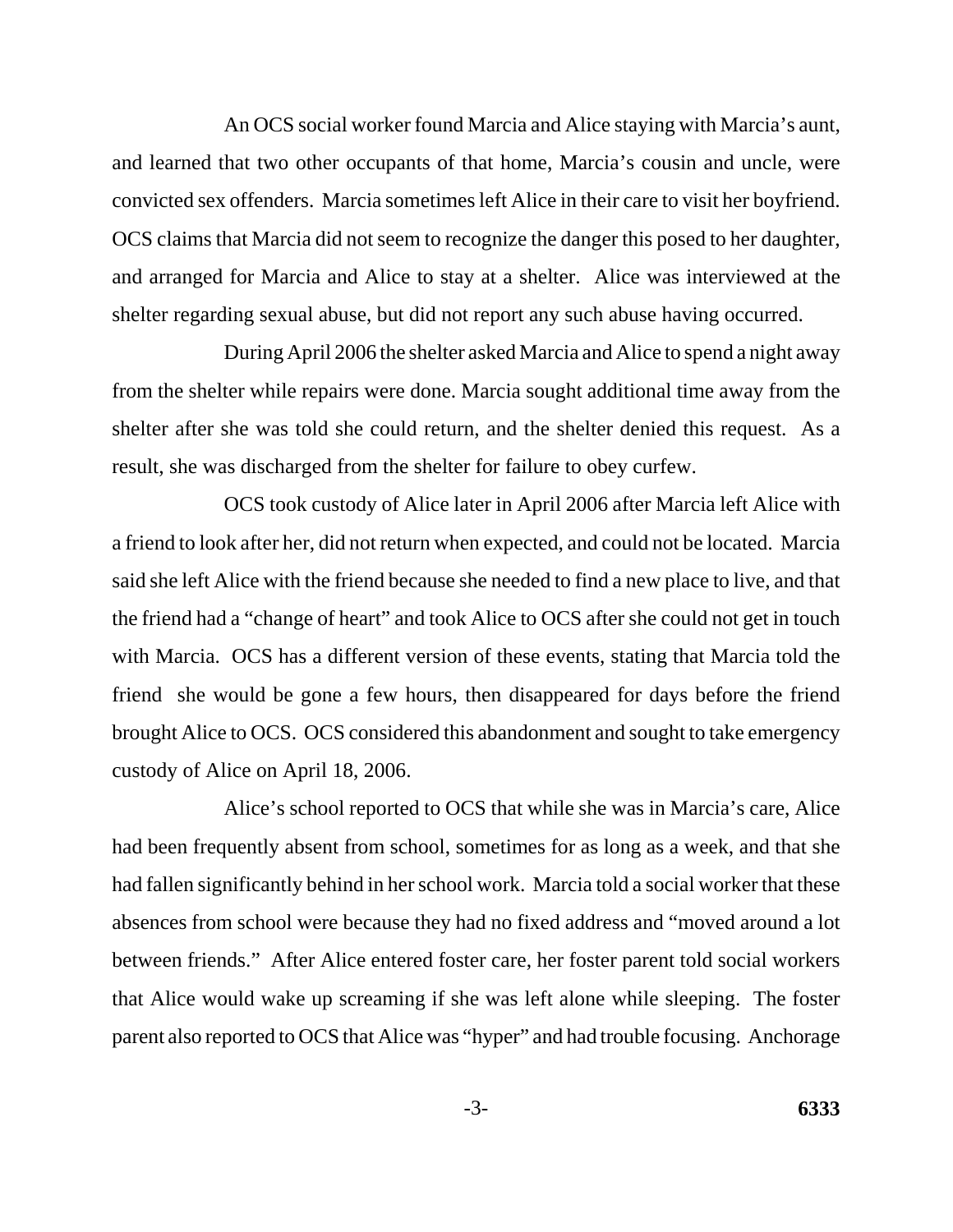Community Mental Health Services diagnosed Alice with acute post-traumatic stress disorder and she entered weekly therapy. The therapy helped her make significant progress with her school performance and anxiety.

Marcia consistently stated that she loved her daughter and wanted to have custody of her. Alice similarly told social workers that she loved her mother, and the social workers observed a noticeable bond between them. Marcia understood that she needed treatment for her substance abuse problems. OCS developed a case plan that required her to attend AA meetings, comply with a substance abuse assessment, and obtain stable employment and housing.

OCS viewed treating Marcia's alcoholism as the first priority of her OCS case plan. Marcia was drinking heavily and sometimes became violent and had memory lapses when intoxicated. She reported that she drank on weekends, but that weekends began on Thursday, and she would consume at least a twelve-pack of beer on each occasion she drank. Her June 2006 substance abuse assessment recommended intensive outpatient treatment. Her case plan called for her to complete twenty-four weeks of intensive outpatient treatment. Marcia was referred to an outpatient treatment program but missed several intake appointments and did not follow through on it. She acknowledged her need for treatment but said she was not strong enough for outpatient treatment and wanted to enter an inpatient program. She declined to enter two suggested inpatient programs because they would not allow her daughter to join her. Eventually Marcia did enter a thirty-six-day treatment program for alcohol abuse in Sitka. She attended thirty-five days of the program, and made some progress there, attending classes and meetings for alcohol abuse and anger management, and completing homework assignments. However, she was discharged in October 2007 without completing the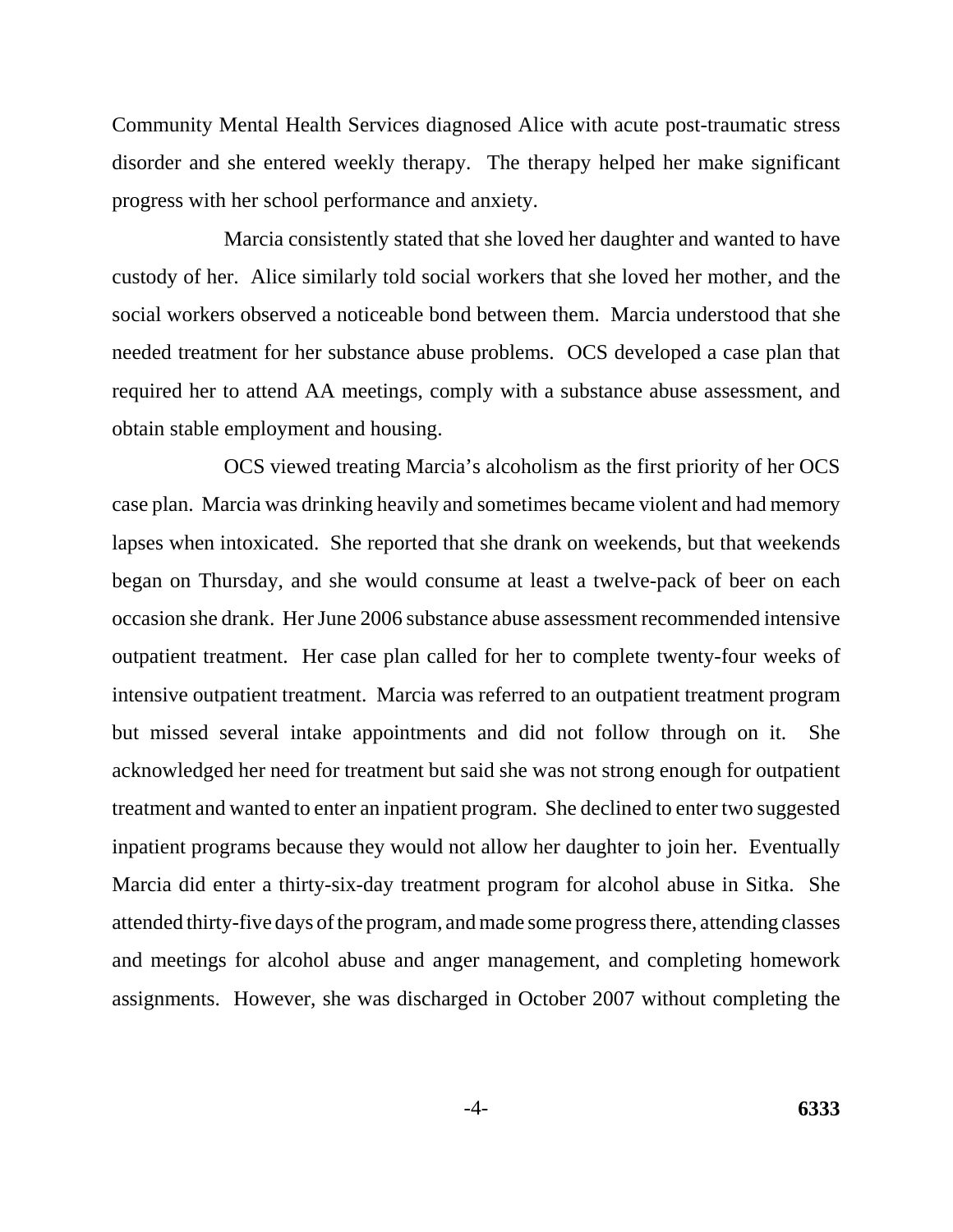program due to non-compliance with rules and threatening behavior toward staff and peers.

After Alice entered foster care in April 2006, Marcia's visitation with her daughter was "very sporadic," according to her OCS social worker. There were gaps of up to four weeks or more when she did not visit. She was often difficult to contact due to her lack of a permanent address. In September 2006 OCS asked her to sign a visitation contract due to her record of being late or not showing up for scheduled visitation appointments. In late 2006 she told her social worker she had just spent a month in jail on assault charges. OCS informed her that she needed to work on completing tasks in her case plan and become engaged; OCS also informed her that if Alice remained in foster care as of April 2007, OCS would be required to petition to terminate Marcia's parental rights.

Additional factors besides alcoholism likely contributed to Marcia's lack of success in following her case plan. She has been diagnosed with severe post-traumatic stress disorder. She reported that she had been sexually abused by her father, as a result of which she herself as a child had been declared a child in need of aid. She had also witnessed her own mother commit suicide. As an adult, Marcia was a victim of domestic violence. She told OCS that she had recently escaped from a very abusive relationship with a man who beat her and would not let her leave or use the telephone. She once showed up in the OCS office visibly bruised from a beating. The OCS social worker offered to call the police or help her get into a shelter because of this abuse, but she declined. A further challenge was her lack of a stable residence. Because she moved from place to place so much, it was difficult for OCS to stay in contact with her.

Around the end of 2006, Marcia told OCS she wanted to move back to Barrow, and to have Alice moved to a foster home there. OCS eventually placed Alice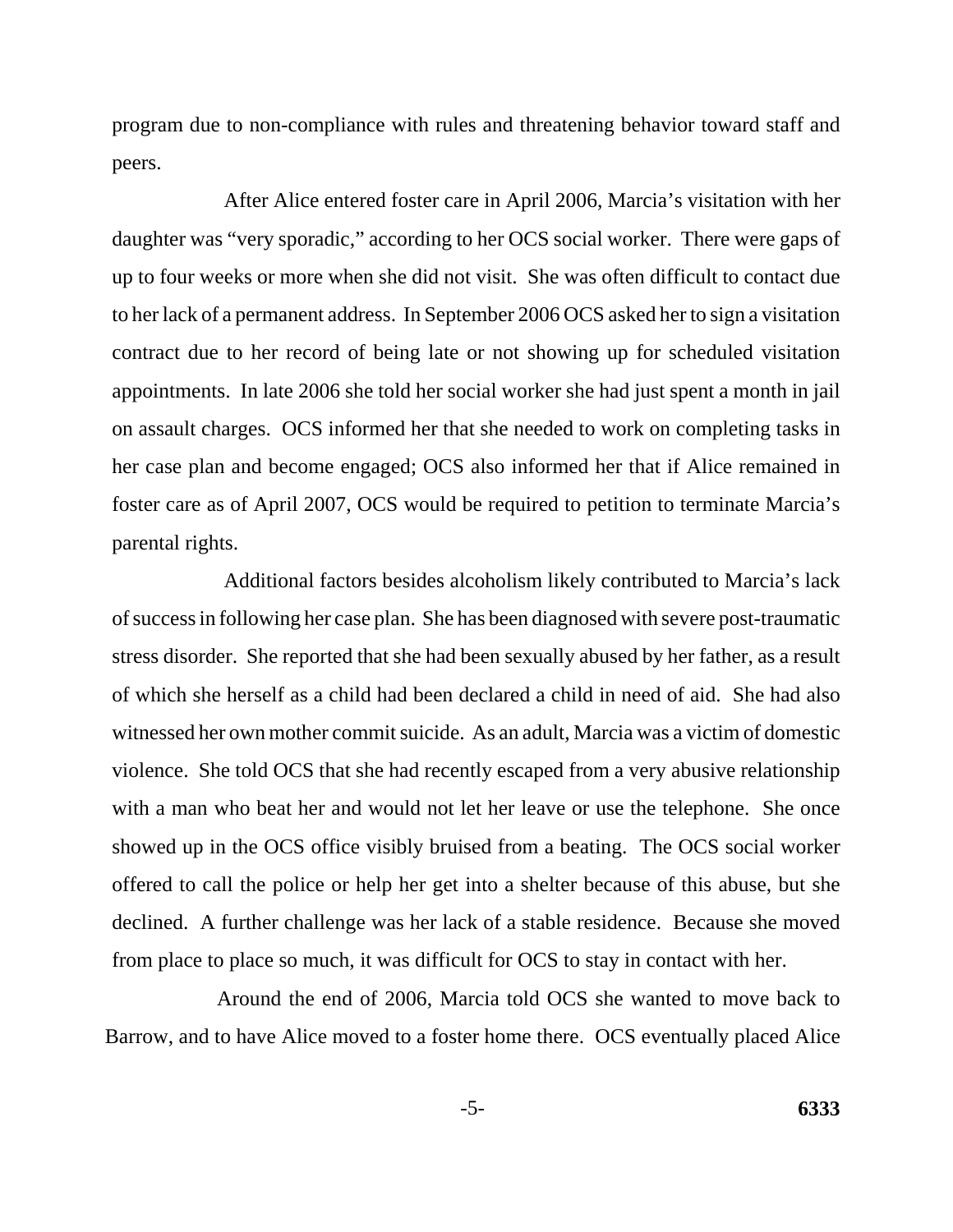in a new foster home in Barrow. Marcia moved back to Barrow where she lived with her father and began visiting her daughter. However, Marcia's substance abuse and erratic behavior also continued in Barrow. She was arrested for assaulting and injuring her father in March 2007, and in another incident in April 2007 she was medivaced from Barrow to Anchorage for medical treatment, where she tested positive for alcohol and methamphetamines. She reported that she was using methamphetamines and drinking a bottle of hard liquor every other day. In May 2007 she spent twenty days in jail for probation violations.

In Barrow Marcia also alarmed Alice's foster family and the social worker by taking Alice without permission to visit with Marcia's father. Because Marcia had reported past sexual abuse by her father, her social worker strongly warned her not to do this again.

On November 14, 2006, Alice was adjudicated a child in need of aid, and on April 11, 2007, the superior court committed her to OCS custody for up to two years. In July 2007 OCS petitioned for termination of Marcia's parental rights.

At the termination trial in January 2008, Alice's father voluntarily relinquished his parental rights.**<sup>3</sup>** Marcia received notice of the trial, but she did not attend it. Before trial, Alice had told a social worker that she wanted to return to her mother, but also accepted the possibility she might be adopted by the foster family with whom she was living.

<sup>&</sup>lt;sup>3</sup> The role of Alice's father in her upbringing is not entirely clear from the record, but it was quite limited. In June 2006 he met with a social worker and discussed his obstacles to successful parenting: substance abuse, lack of housing and domestic violence issues. There is no indication that he ever visited Alice while she was in foster care.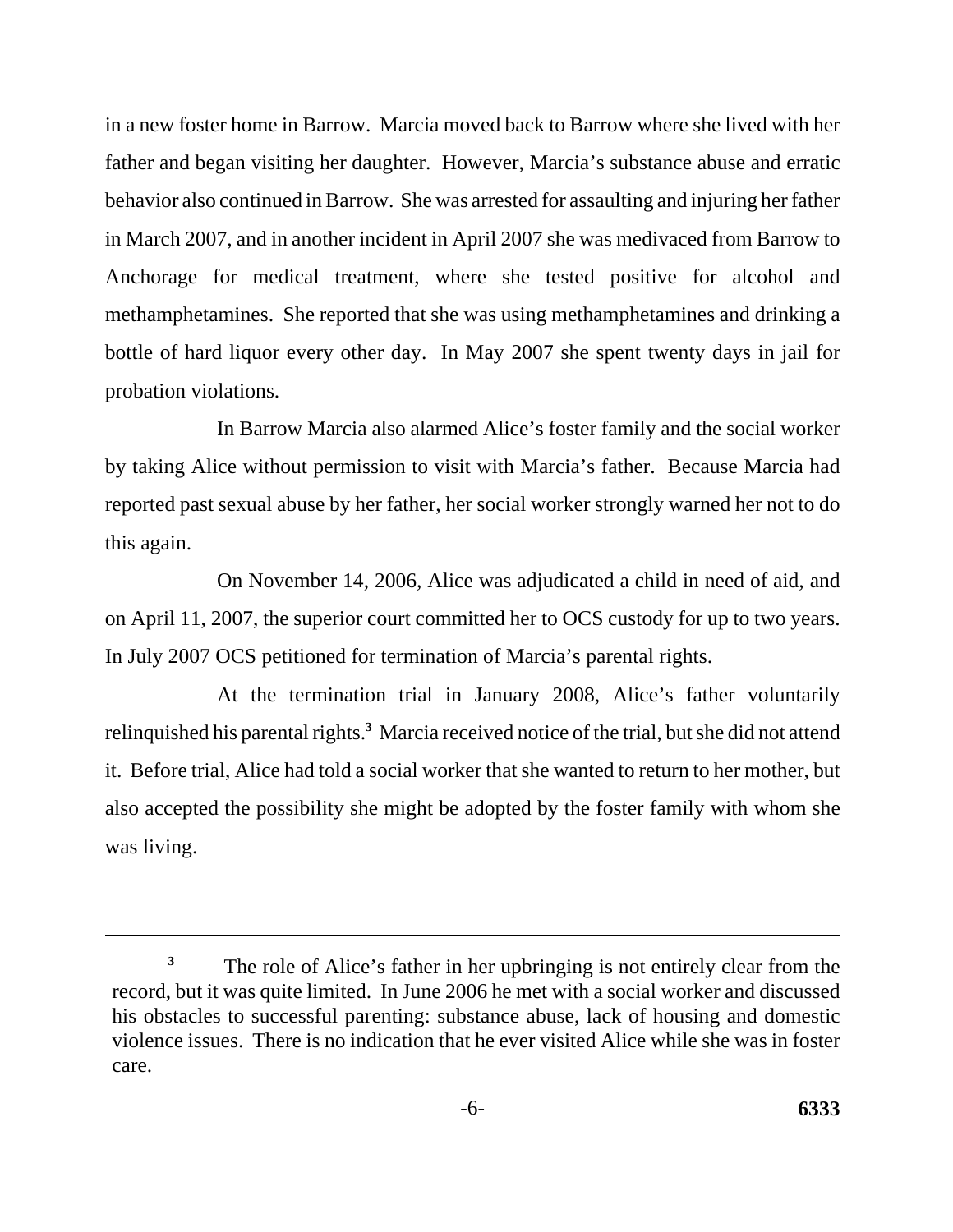The trial court heard testimony from two witnesses who worked as social workers on Marcia's case. Kimberly Goines was the social worker who handled Marcia's case from around June 2006 through April 2007. She testified that Marcia did not comply with her case plan for treatment of her substance abuse problems. She also testified that Marcia's care placed Alice at risk because of the lack of a stable home, exposure to sex offenders, and domestic violence from Marcia's boyfriends. A second social worker, Michelle Virden, who succeeded Goines on the case, provided similar evidence. Virden also noted that, to her knowledge, Marcia had not completed any elements of her case plan. The court admitted into evidence Marcia's OCS case plans, records, and correspondence from the family's treatment and service providers, and some of her past court records.

The court also took expert testimony from Tricia Tank, an OCS supervisor. The court qualified Tank as an expert witness — on the question of the impact of substance abuse on the care and abandonment of a child — without objection. Her testimony was based on a review of Marcia's case file, the trial exhibits, police reports, and other records, as well as speaking to OCS social worker Virden and Virden's supervisor. Tank concluded that Marcia had not remedied the problems that brought Alice into state custody, and that she could not maintain a sober lifestyle or provide a safe home and adequate care for Alice. She testified that Marcia's substance abuse had caused her bond and attachment with Alice to deteriorate: "[A] child of [Alice's] age needs a stable, healthy parent to care for her. She needs to have her basic needs met by her mother, her basic clothing, food, shelter, educational, medical care . . . and it does not appear as though [Marcia] has been able to do that for her." As a result, she said, Alice was at risk of developing an attachment disorder. She pointed in particular to Marcia's inability to stay sober, her exposure of Alice to "unhealthy people," her sporadic visitation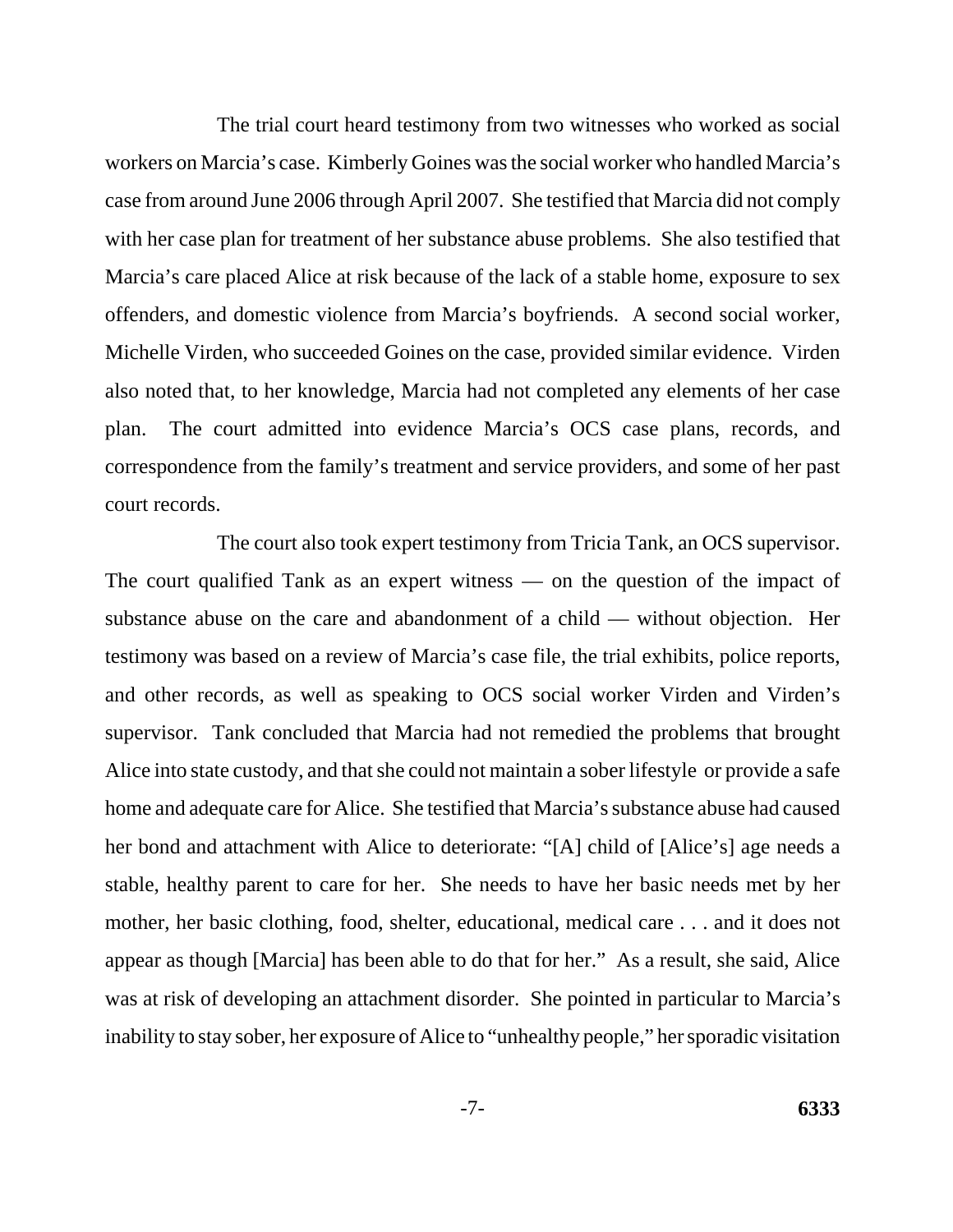of Alice in foster care, and her inability to make arrangements for Alice's care while incarcerated. She said normally a parent would need to demonstrate at least six months sobriety before reunification would be allowed, but the need to provide Alice with a stable home precluded waiting any longer to see if Marcia could eventually achieve this.

Tank concluded that Alice was "in substantial risk of . . . emotional and physical neglect if she were in the care of [Marcia]." She later characterized this as a "serious risk" of emotional and physical neglect.

On February 6, 2008, the court found there was evidence beyond a reasonable doubt that Marcia's custody of Alice was likely to result in serious emotional and physical damage to the child, and terminated Marcia's parental rights.

### **III. STANDARD OF REVIEW**

In a child in need of aid case, we will sustain the trial court's factual findings unless they are clearly erroneous.**<sup>4</sup>** Factual findings are clearly erroneous if a review of the entire record in the light most favorable to the prevailing party leaves us with a definite and firm conviction that a mistake has been made.**<sup>5</sup>** Thus, "we will ordinarily not overturn a superior court's findings based on conflicting evidence."**<sup>6</sup>** We review a trial court's application of law to factual findings *de novo*. **7**

**<sup>4</sup>** *Brynna B. v. State, Dep't of Health & Soc. Servs*., 88 P.3d 527, 529 (Alaska 2004).

**<sup>5</sup>** *Id*.

**<sup>6</sup>** *Id.*

 $^7$  *Id.*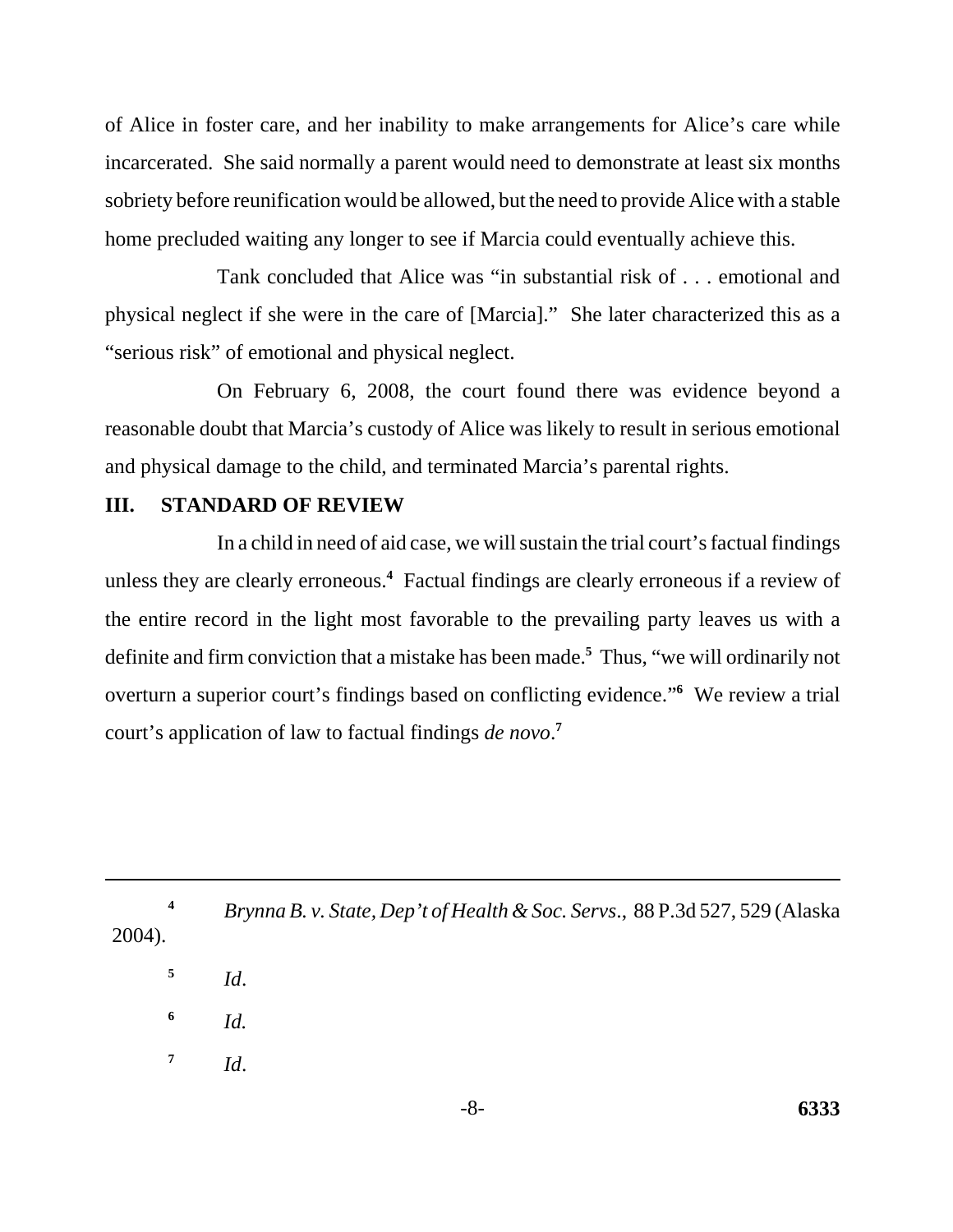The question of whether an expert's testimony presented at trial is sufficient pursuant to ICWA is a legal question, which we review *de novo.***<sup>8</sup>**

We review issues not raised at trial only for plain error.<sup>9</sup> Plain error exists "where an obvious mistake has been made which creates a high likelihood that injustice has resulted."**<sup>10</sup>**

#### **IV. DISCUSSION**

The decision to terminate parental rights in this case is governed by both state and federal statutes. Alaska law requires that the superior court find by clear and convincing evidence that (1) the child is in need of aid as defined in AS  $47.10.011$ ;<sup>11</sup> (2) the parent has not remedied the circumstances that put the child in need of aid, or made sufficient progress in doing so;<sup>12</sup> and (3) the state made reasonable efforts to support reunification of the family.**<sup>13</sup>** In making these findings, the court can also consider any factor that relates to the best interests of the child.**<sup>14</sup>**

In addition to the state requirements, federal law requires additional showings for termination of parental rights with respect to children determined to be Indian children within the meaning of ICWA.**15** The party seeking to terminate parental

- **<sup>8</sup>** *E.A. v. State*, 46 P.3d 986, 989 (Alaska 2002).
- **<sup>9</sup>** *In re Adoption of L.E.K.M.*, 70 P.3d 1097, 1100 (Alaska 2003).
- **<sup>10</sup>** *Miller v. Sears*, 636 P.2d 1183, 1189 (Alaska 1981).
- 11 AS  $47.10.088(a)(1)(A)$ .
- **<sup>12</sup>** AS 47.10.088(a)(1)(B).
- **<sup>13</sup>** AS 47.10.088(a)(3), 47.10.086.
- **<sup>14</sup>** AS 47.10.088(b).
- <sup>15</sup> "Indian child" is defined at 25 U.S.C. § 1903(4) (West 2008).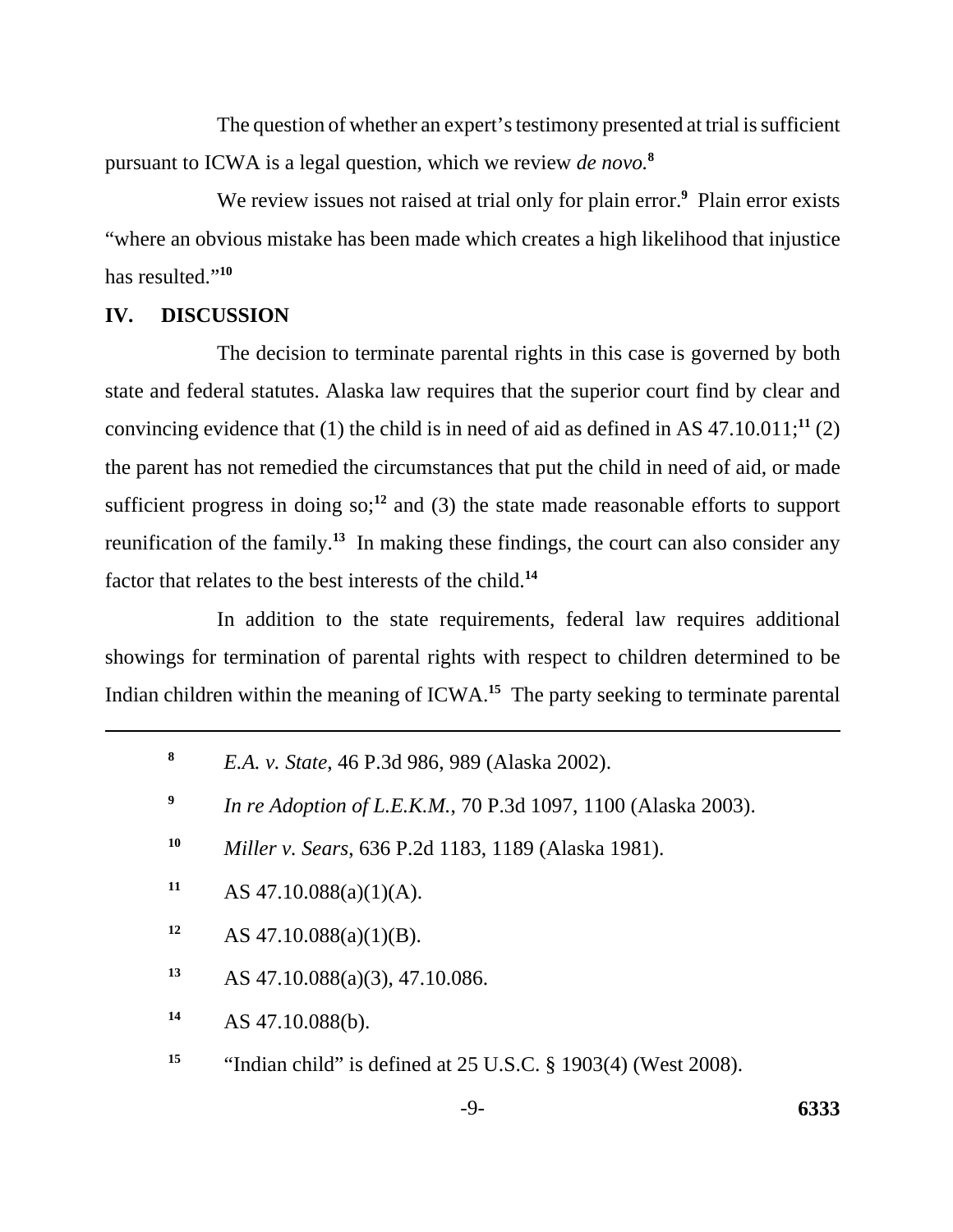rights must show by clear and convincing evidence that active efforts have been made to keep the family together and that those efforts have proved unsuccessful.**<sup>16</sup>** ICWA § 1912(f) requires that a court find "beyond a reasonable doubt, based on evidence that includes testimony of qualified expert witnesses, that the continued custody of the child by the parent or Indian custodian is likely to result in serious emotional or physical damage to the child."<sup>17</sup> Such a finding requires proof both that the parent's conduct is likely to harm the child, and proof that it is unlikely the parent will change her conduct.**<sup>18</sup>**

It is on the basis of ICWA § 1912(f) that Marcia appeals. She makes two arguments. First, she argues that the trial court erred by relying on an expert whose qualifications were insufficient under ICWA § 1912(f). Second, she asserts for a variety of reasons that the evidence as a whole does not support beyond a reasonable doubt the likelihood of serious emotional or physical damage to Alice.

## **A. The Trial Court Did Not Commit Plain Error by Treating the Expert Witness as Sufficiently Qualified Under ICWA Standards**.

Marcia argues that there are "glaring deficiencies in the qualifications" of the expert witness Tricia Tank with respect to the expert witness requirement of ICWA § 1912(f) because: (1) Tank lacked expertise in Native culture; and (2) Tank lacked sufficient education, training, and experience. We conclude that the first of these claims lacks any merit, because expertise in Native culture is not required in a termination case of this kind. The second claim has some support in ICWA guidelines and legislative

**<sup>17</sup>** 25 U.S.C. § 1912(f); *see also* Child in Need of Aid (CINA) Rule  $18(c)(2)(4)$ .

**<sup>18</sup>** *L.G. v. State, Dep't of Health & Soc. Servs.*, 14 P.3d 946, 950 (Alaska 2000).

**<sup>16</sup>** 25 U.S.C. § 1912(d); *see* AS 47.10.088(a)(3); AS 47.10.086.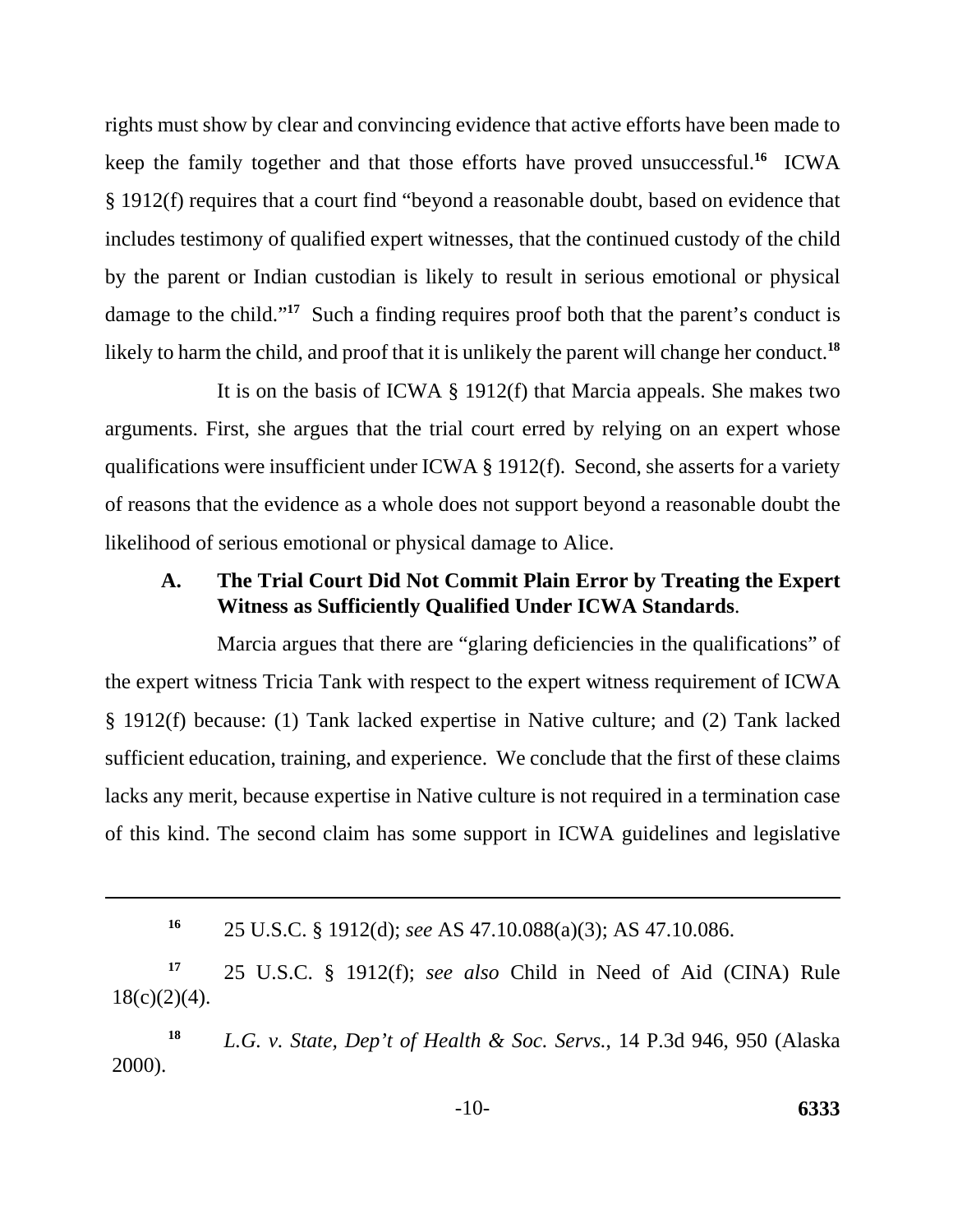history, but Marcia made no objection to the expert's qualifications at trial, and the argument for error is not strong enough to reverse or remand under a plain error standard of review.

## **1. The trial court did not err in relying on the testimony of an expert who lacked familiarity with Native culture.**

In *L.G. v. State*,<sup>19</sup> we noted that ICWA does not require testimony from an expert in Native culture to terminate parental rights when there is "clear evidence of physical neglect . . . ."**<sup>20</sup>** Marcia acknowledges this, but argues that the lack of such expertise is nevertheless a deficiency that the expert must overcome with particularly clear and compelling testimony: "Tank was not qualified to give opinions concerning [N]ative children and certainly did not testify to such a clear likelihood of serious emotional or physical damage that expertise in [N]ative culture could be dispensed with." (Emphasis added.)

When the basis for termination is unrelated to Native culture and society and when any lack of familiarity with cultural mores will not influence the termination decision or implicate cultural bias in the termination proceeding, the qualifications of an expert testifying under § 1912(f) need not include familiarity with Native culture.**<sup>21</sup>** The termination order by the trial court relied on evidence of Marcia's addictions, violent behavior, incarceration, inability to provide a stable home, neglect, exposure of Alice to sex offenders, domestic violence in the home, and abandonment of Alice. Nothing in the trial record or in Marcia's appeal suggests that cultural bias might have been at issue, or that considering the appropriate tribal standards of child care would affect the disposition

**<sup>19</sup>** *Id.*

**<sup>20</sup>** *Id*. at 952.

**<sup>21</sup>** *Id.* at 952-53.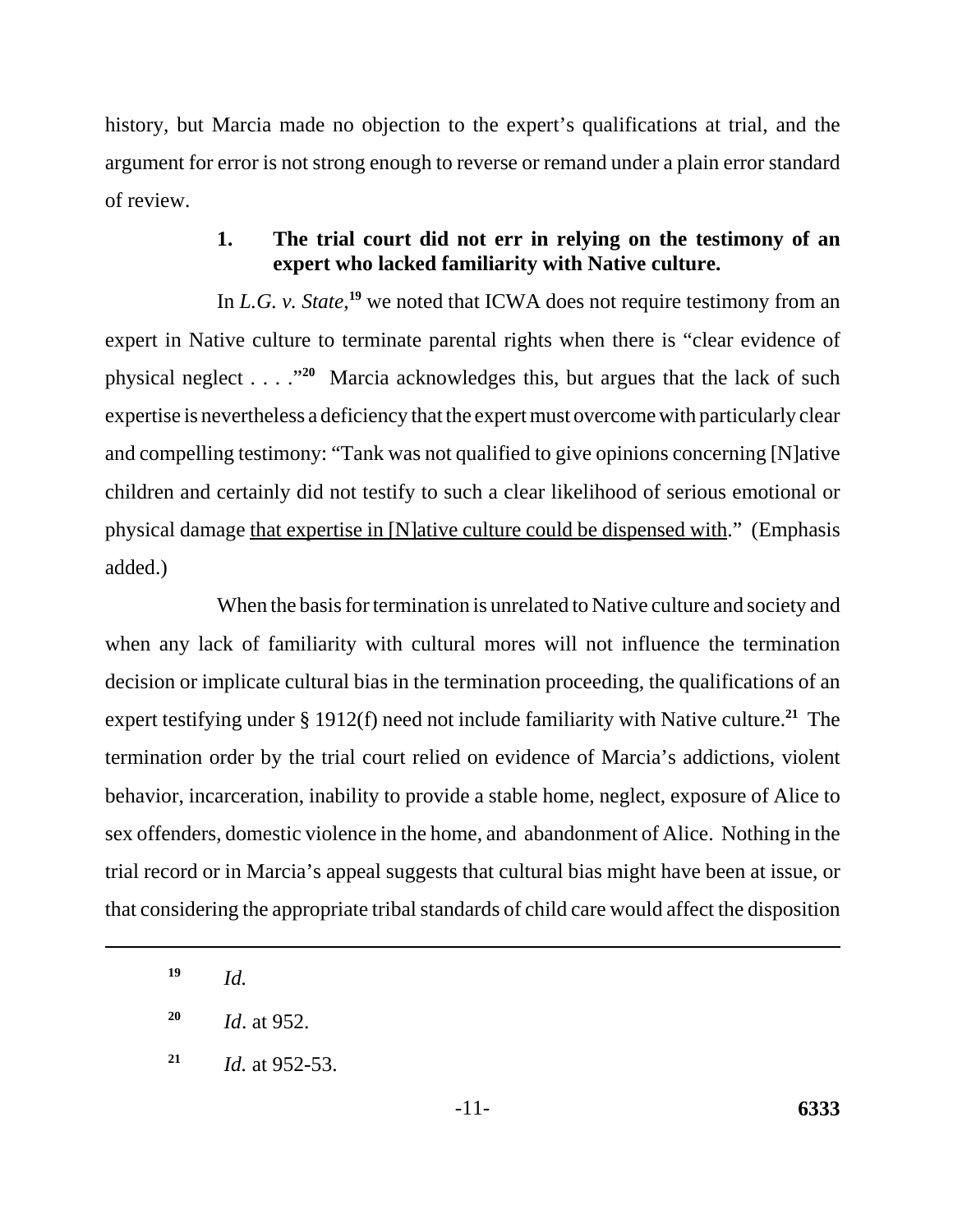of the case. Thus, Tank's lack of familiarity with Native culture cannot be considered a deficiency in her qualifications to testify under ICWA § 1912(f).

# **2. The trial court did not commit plain error with regard to the qualifications of an expert witness under ICWA § 1912(f).**

Marcia attacks Tank's education and experience, arguing that the trial court erred as a matter of law in relying on her testimony to satisfy the requirements of ICWA § 1912(f). Marcia concedes that she did not raise this issue at trial, meaning that it must be reviewed under a plain error standard of review. The legislative history of and federal guidelines for ICWA provide some support for the argument that a clearer foundation should have been laid at trial for this expert's qualifications in relation to the purposes of ICWA. However, we conclude that if there was any error here, it cannot be considered reversible error under the plain error standard of review.

ICWA § 1912(f) heightens the requirements for an expert's qualifications beyond those normally required to qualify an expert. In *L.G. v. State*, we noted that Congress intended ICWA to prevent Native children from being separated from their families solely on the basis of testimony from social workers who were unable to "distinguish between cultural variations in child-rearing practices and actual abuse or neglect."**<sup>22</sup>** Federal ICWA guidelines describe the three types of experts that are "most likely" to meet ICWA's requirements: (1) a member of the child's tribe recognized by the tribal community as knowledgeable in tribal customs pertaining to family organization and childrearing practices, (2) a lay expert with substantial experience and knowledge regarding relevant Indian social and cultural standards and childrearing practices and the delivery of child and family services to Indians, or (3) "[a] professional person having

**<sup>22</sup>** *Id*.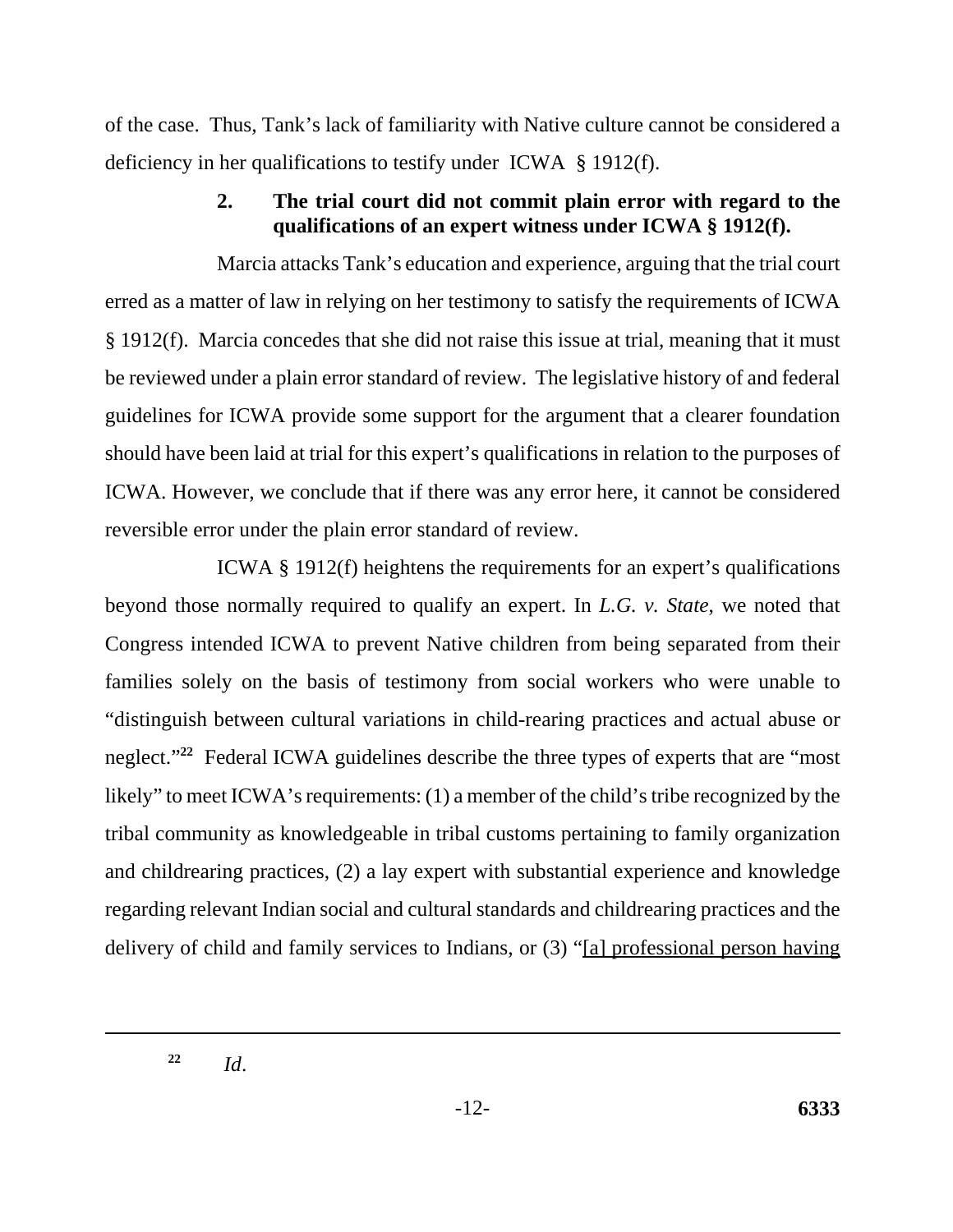substantial education in the area of his or her specialty."**<sup>23</sup>** There is no indication Tank could have been qualified under the first two subparts, so under these guidelines she would have had to qualify by virtue of substantial education in the area of her specialty. The legislative history of ICWA provides further guidance, stating that the education and training of the expert should constitute "expertise beyond the normal social worker qualifications."**<sup>24</sup>**

The legislative history and ICWA guidelines are not regulations and are not binding. But in the past we have turned to the ICWA guidelines and legislative history for guidance in interpreting the expert witness requirement of ICWA, and made clear that more is required of an ICWA expert than simply being "qualified" as some kind of expert under the rules of evidence.**<sup>25</sup>**

To discuss Tank's level of education and expertise in her area of specialty requires clarifying what kind of expertise the trial court determined her to possess. The OCS's attorney moved to qualify her as a witness on "child welfare." After voir dire, the judge told the witness that he understood her testimony would concern whether continued custody of the child in this case by the parent was likely to result in serious emotional or physical damage to the child (i.e., the finding required by § 1912(f)). After further

**<sup>23</sup>** Guidelines for State Courts; Indian Child Custody Proceedings, 44 Fed. Reg. 67,584, 67,593 (1979), *quoted in In re Termination of the Parental Rights of T.O.*, 759 P.2d 1308, 1309 n.3 (Alaska 1988) (emphasis added).

**<sup>24</sup>** H.R. Rep. No. 95-1386, at 22 (1978), *as reprinted in* 1978 U.S.C.C.A.N. 7530, 7545; *see, e.g.*, *Matter of Adoption of H.M.O.*, 962 P.2d 1191, 1197 (Mont. 1998); *In re M.J.J.*, 69 P.3d 1226 (Okla. Civ. App. 2003); *In re Dependency of Roberts*, 732 P.2d 528 (Wash. App. 1978).

**<sup>25</sup>** *See, e.g.*, *L.G.*, 14 P.3d at 952-53; *In re Termination of Parental Rights of T.O.*, 759 P.2d at 1309.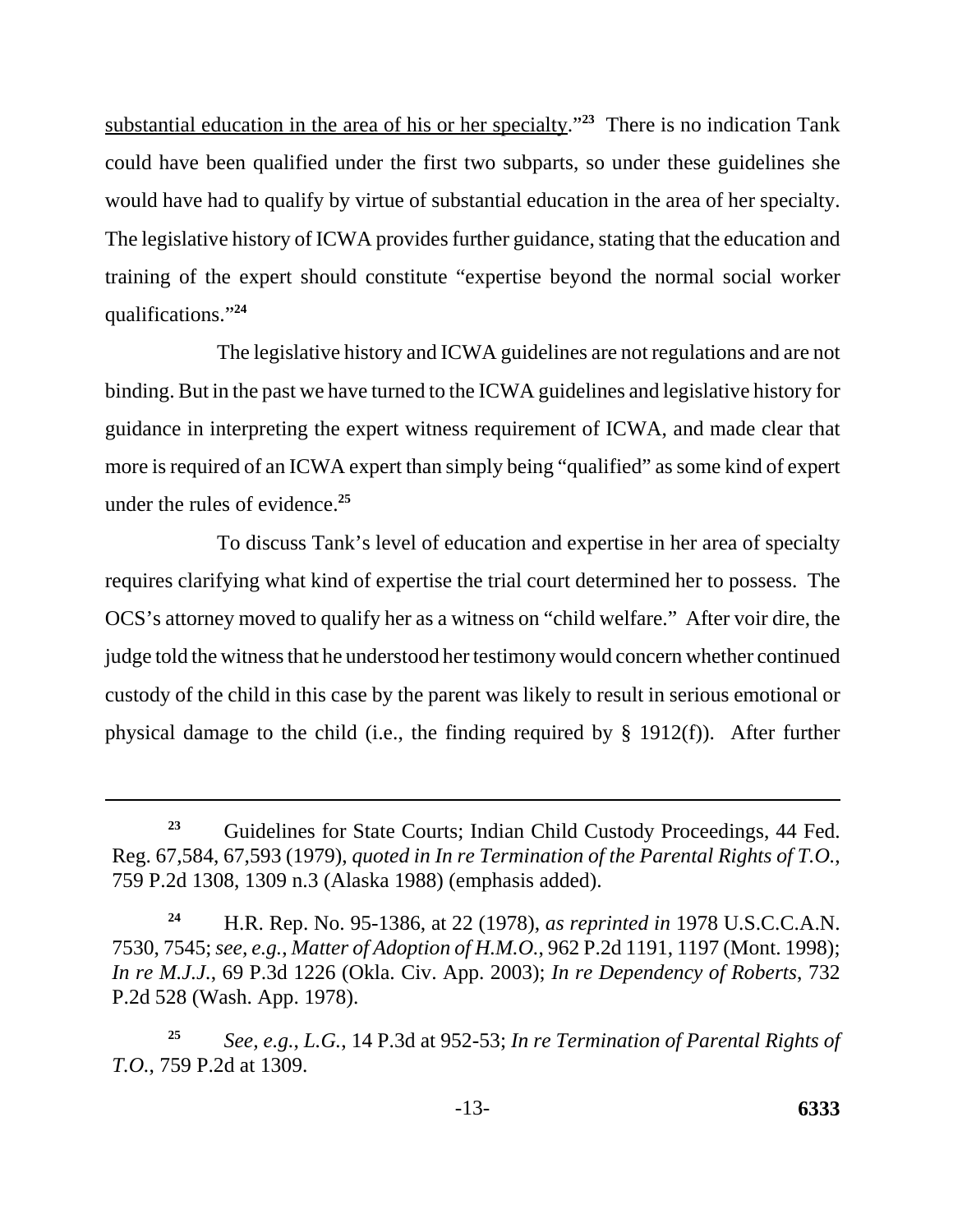discussion, the attorneys agreed that, while Tank would not be qualified as an expert on alcoholism, she would testify as to "how the substance abuse is impacting the abandonment and care of the child . . . ." After further discussion, the judge stated, "All right. I'll qualify her as an expert for the reasons stated." The judge's remarks make clear that he viewed Tank as an expert with respect to the required findings of ICWA § 1912(f). It is also clear that the attorneys for the parties agreed Tank was an expert with respect to the effects of parental substance abuse on the welfare of a child.

Tank holds a bachelor of science degree in Administration of Justice. At the time of trial she had about seven years of OCS experience. She had been an OCS permanency supervisor for three years, during which time she had supervisory responsibility over six line staff working on ninety-six cases at a time. Prior to that she had been a "team decision making facilitator" for just under a year, and a permanency line worker for three and a half years. As a line worker she had been responsible for about twenty-one cases at any given time. She had testified as an expert witness in four previous child welfare cases involving issues of substance abuse, abandonment, and the likelihood of serious emotional or physical damage to a child. Her resume lists thirteen trainings in various areas of child protection she received between 2001 and 2006, in subjects including effects of abuse and neglect on children, placement and reunification, sexual abuse interviewing, and risk assessment.

Based on these qualifications, we conclude that the court did not abuse its discretion in qualifying Tank as an expert on child welfare. As a line worker and supervisor, Tank has been involved in many dozens, probably hundreds, of child welfare cases. She has received numerous specialized trainings in addition to her undergraduate degree in administration of justice.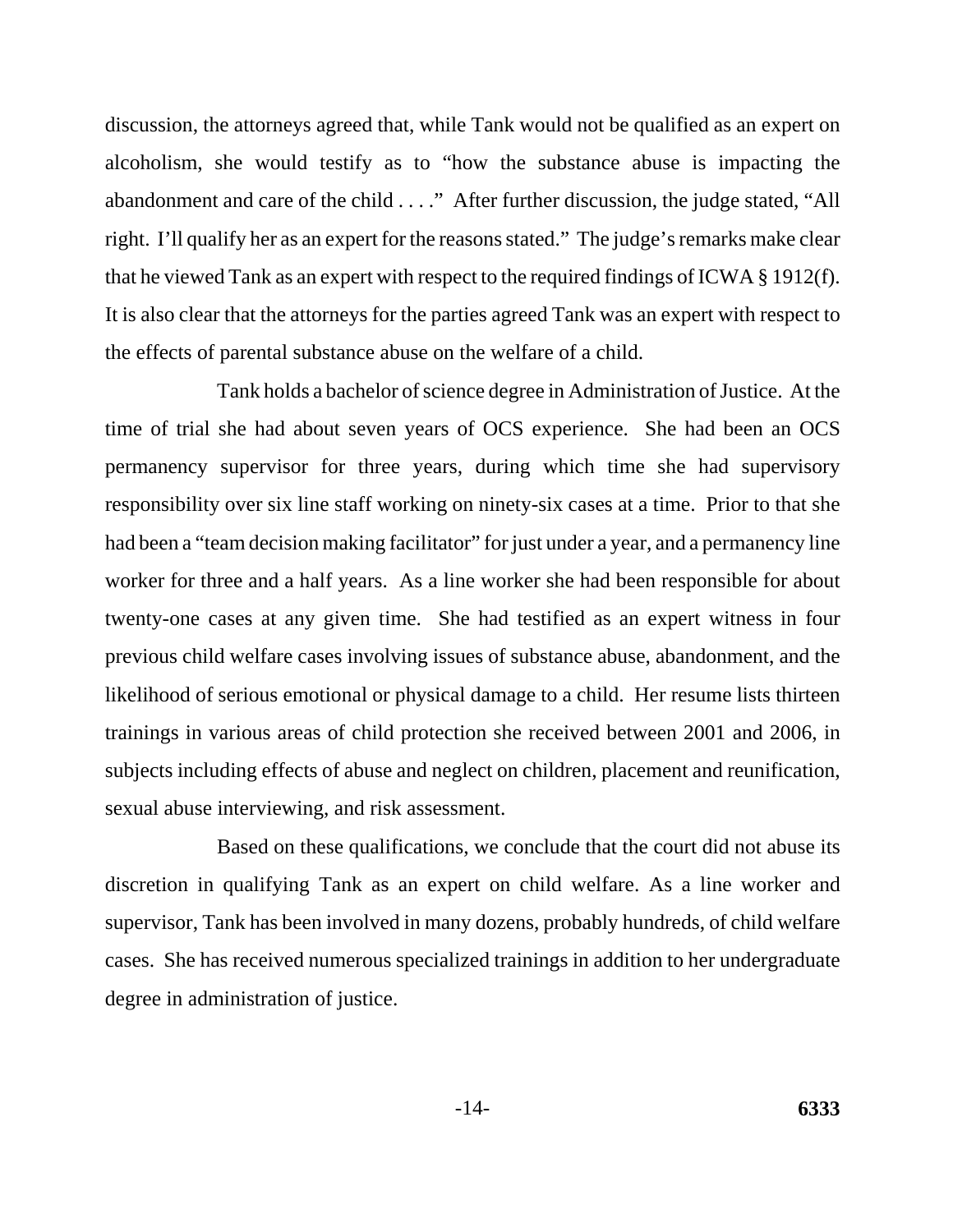However, it requires further inferences to conclude that Tank has expertise beyond that of a normal social worker, or that she has substantial education regarding the effects of parental substance abuse on children. Such inferences may be reasonable, in that it is quite possible that Tank's experience and training as a social worker and supervisor give her these heightened qualifications. But it is not obvious that counsel for OCS laid a sufficient foundation. Ideally counsel would have inquired more deeply into the specialized areas in which Tank was claimed to be expert, particularly the effects of parental substance abuse on children. The record does not unambiguously reflect a foundation for Tank having the "expertise beyond the normal social worker qualifications" that ICWA legislative history indicates was intended by the law, nor the "substantial education in the area of his or her specialty" recommended by the ICWA guidelines.

The state argues that "this court has relied on expert testimony presented by OCS social workers in other reported cases." However, in the two cases cited by the state, the sufficiency of the social worker's qualifications under ICWA does not appear to have been at issue.**<sup>26</sup>** Furthermore, in both cases the testimony of the social worker was supported by additional testimony from a psychologist.**<sup>27</sup>** In any case, the question is not whether a social worker could be a qualified expert under ICWA, but what level of education and expertise is necessary for a social worker to satisfy ICWA's legal requirements.

We conclude, however, that we need not plumb further the question whether Tank had expertise beyond that of a normal social worker, because Marcia abandoned the

**<sup>26</sup>** *See L.G.*, 14 P.3d at 951, 953; *E.M. v. State, Dep't of Health & Soc. Servs., Div. of Family & Youth Servs.*, 959 P.2d 766, 769-70 (Alaska 1998).

**<sup>27</sup>** *See L.G.*, 14 P.3d at 951; *E.M.*, 959 P.2d at 769-70.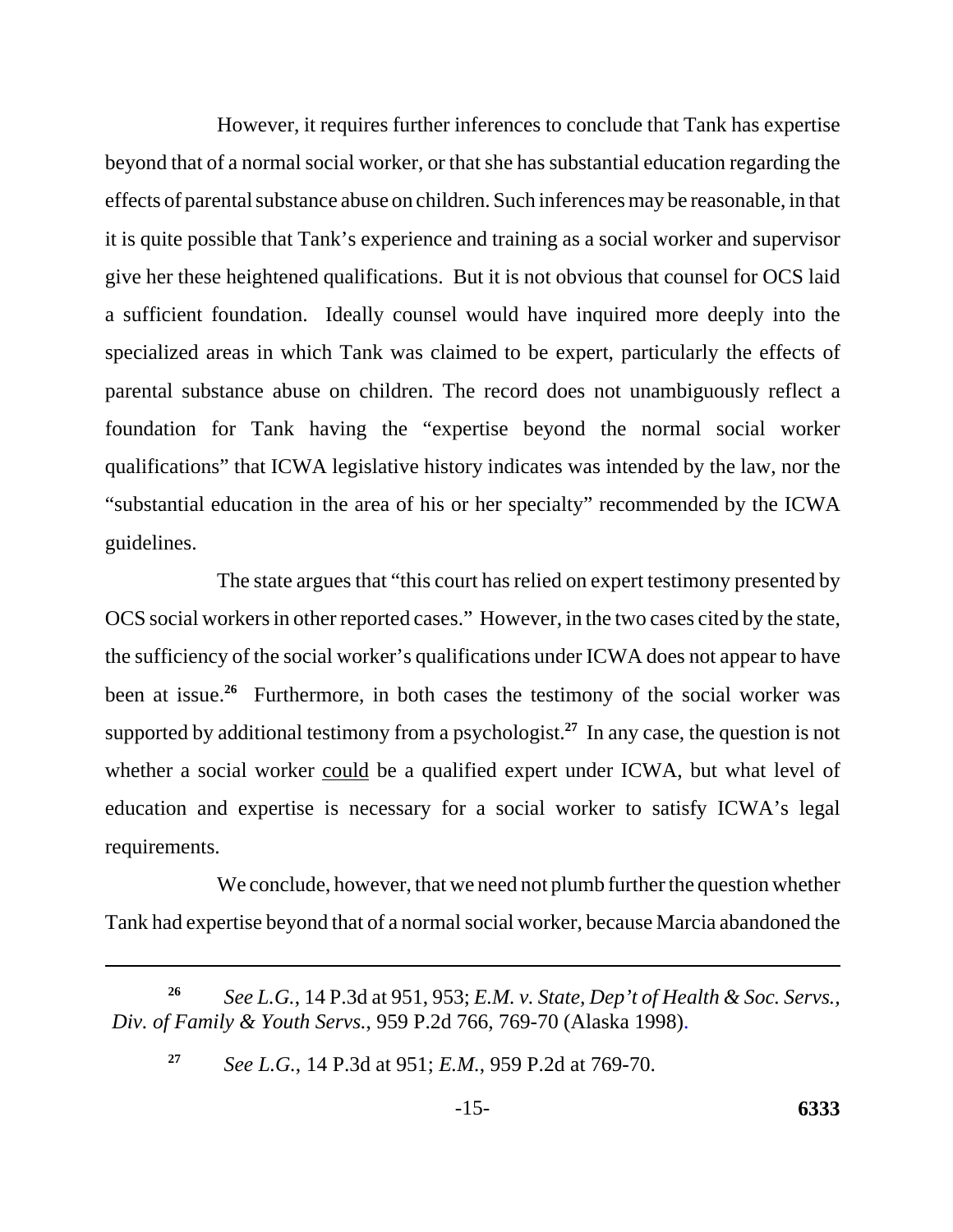issue at trial. After voir dire of the witness, Marcia's counsel indicated no objection to her testifying as an ICWA expert: "Your honor, for purposes of Ms. Tank, I'm not going to object to her qualification as an expert as to this case . . . . If it's in terms of talking about how the substance abuse is impacting the abandonment and care of the child, I have no objection." Because it was possible to infer from Tank's known qualifications that she possessed the qualifications necessary under ICWA, it was not plain error for the trial court to accept Marcia's acquiescence. The "high likelihood of injustice" required to reverse under the plain error standard of review is not present here.

**B. Substantial Evidence Supportsthe Trial Court's Finding that the State MetItsBurden of Proof Regarding the Likelihood of Serious Emotional or Physical Damage to the Child.**

Marcia argues that the evidence at trial was insufficient to support the court's finding, as required by ICWA § 1912(f), of "evidence beyond a reasonable doubt, including testimony of qualified expert witnesses, that the continued custody of the child by the parent or Indian custodian is likely to result in serious emotional or physical damage to the child."**<sup>28</sup>** The trial court concluded that it had heard evidence meeting this standard.

Marcia claims the court erred in reaching this conclusion for a variety of reasons. Among them are the qualifications of the expert, discussed above. In addition, she argues the judge erred with respect to (1) findings of fact about the risk to Alice of sexual abuse, (2) findings of fact about emotional problems already experienced by Alice, (3) reliance on testimony of an expert who did not speak to key witnesses, and (4) reliance on an expert whose conclusions were couched in language that differed from the findings required by ICWA § 1912(f). We conclude that none of these arguments has merit, and

**<sup>28</sup>** 25 U.S.C. § 1912(f) (West 2008).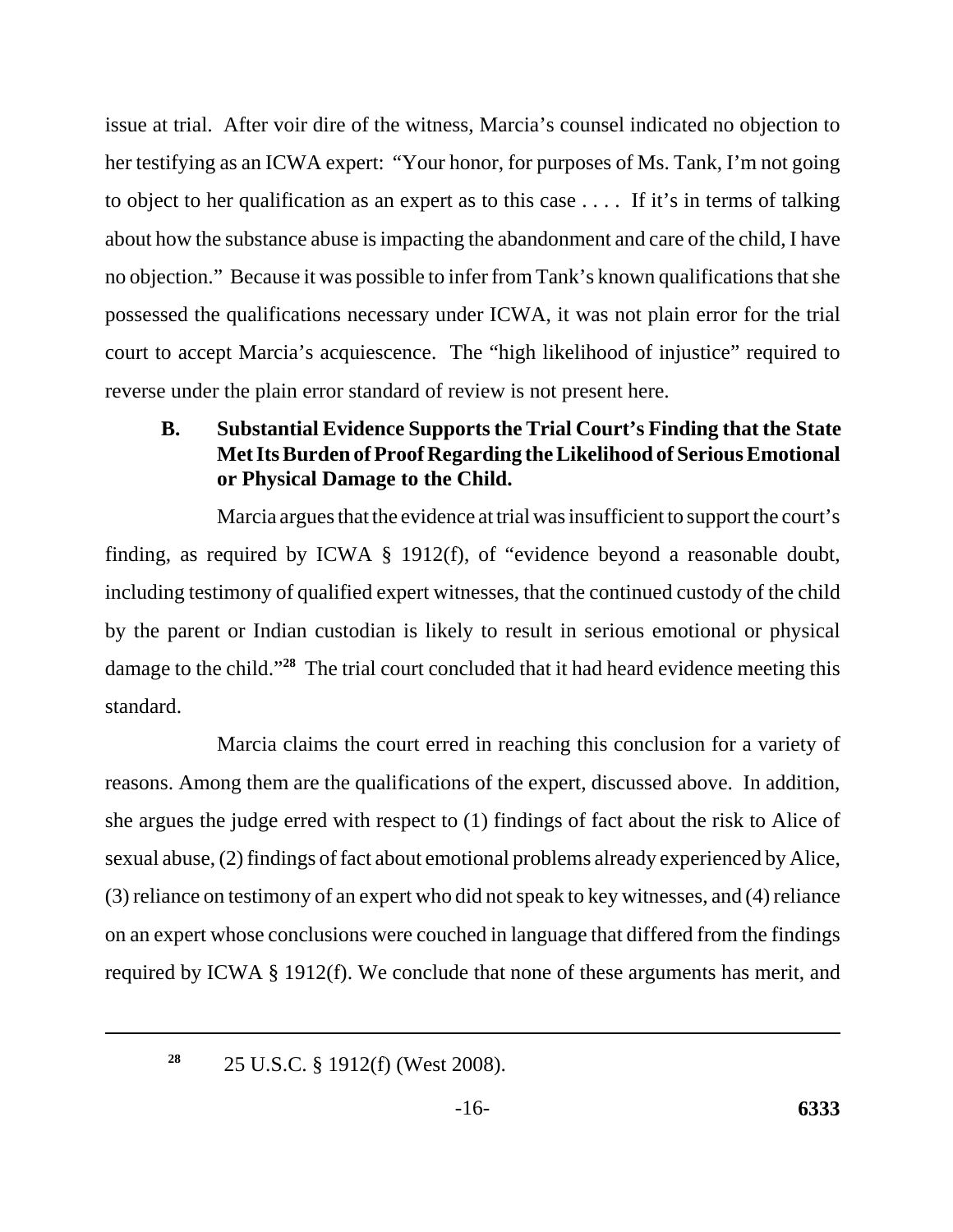that the trial court did not err in concluding that the state met the burden of proof required by ICWA § 1912(f).

# **1. The trial court did not err in its findings of fact about the risk of sexual abuse.**

Marcia is "especially concerned about the court's finding that she left Alice with 'sexual perpetrators.' " Marcia does not dispute that Marcia and Alice lived with a cousin and uncle who were convicted sex offenders and was sometimes left in their care. Nor does she dispute that she brought Alice along to visit Marcia's father in Barrow, despite the fact that her father had in the past sexually abused her.

It was not error for the trial court to view this evidence as supporting its ultimate finding of a likelihood of serious emotional or physical damage. The fact that Marcia and Alice were living with convicted sex offenders (the uncle and cousin) and that Marcia sometimes left Alice alone with them worried OCS social workers sufficiently that OCS immediately sought to place Marcia and Alice in a shelter and have Alice screened for possible sexual abuse. OCS also found troubling the fact that Marcia did not express to social workers any recognition that "convicted sex offenders posed a significant safety risk to her young daughter." Given that OCS viewed these contacts as a "significant safety risk," a claim not rebutted by Marcia, it was not error for the court to interpret that evidence in a similar fashion.

In the same vein, Marcia's taking Alice to visit Marcia's father, who had sexually abused Marcia as a child, could properly be considered by the superior court in weighing the risk of sexual abuse of Alice if left in her mother's custody.

Thus, the trial court did not clearly err in finding that Marcia placed Alice at risk by exposing her to sex offenders. Marcia does not dispute that she left Alice in the care of sex offenders in Anchorage. Regarding Marcia's father in Barrow, the superior court could properly consider even a single visit to him to be evidence that the mother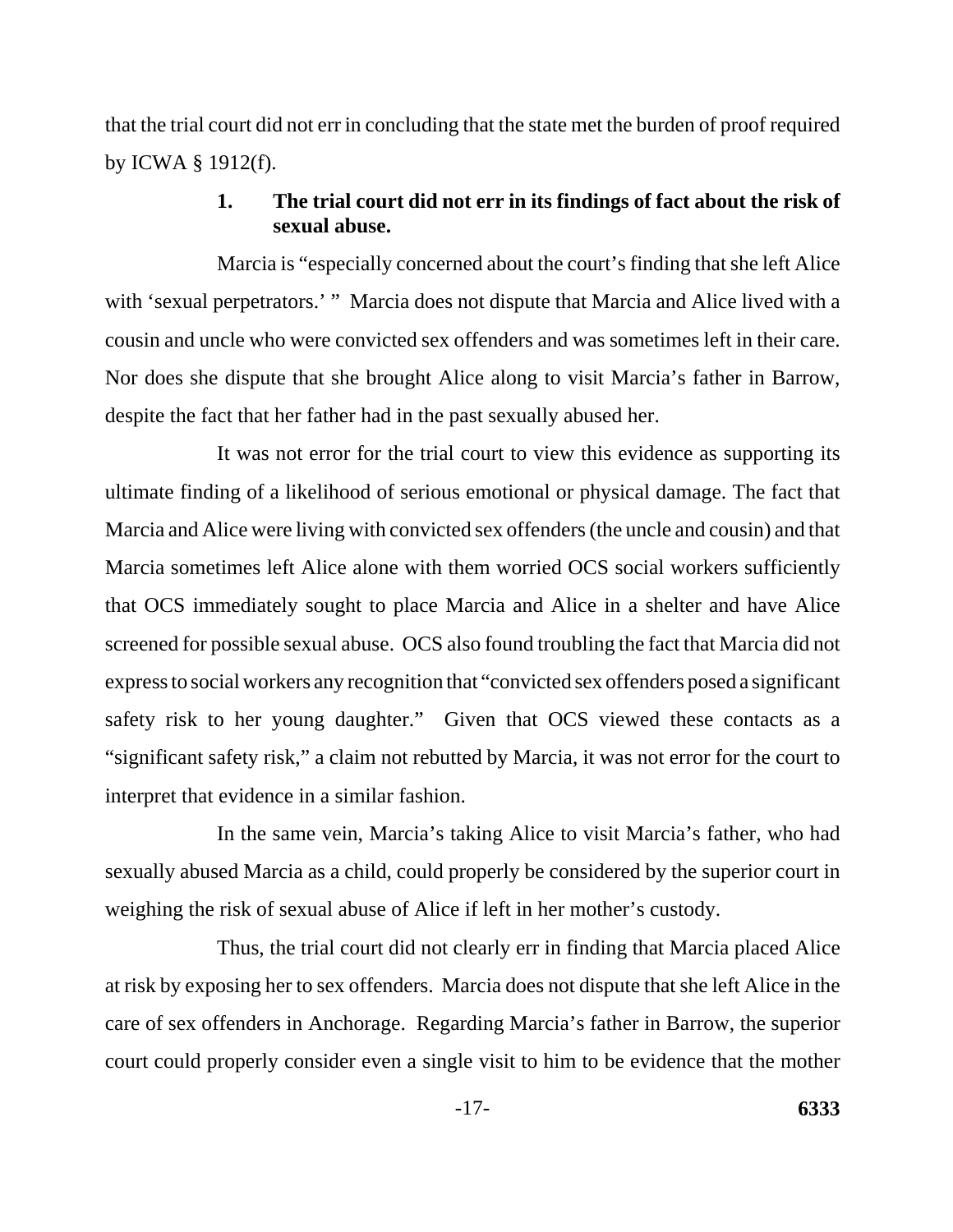exposed Alice to risky contact with sex offenders. OCS supervisor Tricia Tank, the expert witness, testified that Marcia's taking Alice to visit Marcia's father was "very dangerous."

In conclusion, the superior court did not err in considering the facts concerning exposure to sexual perpetrators as evidence of a risk of emotional or physical damage, nor in the weight it placed upon this evidence.

# **2. The trial court did not err in its findings of fact about emotional harm to the child.**

Marica expresses her concern "about testimony regarding Alice's difficulties" such as nightmares and adjustment problems when initially placed in foster care. Marcia notes that subsequent therapy helped alleviate these emotional problems. This falls far short of establishing any error by the trial court. The record is replete with descriptions of actual and potential emotional harm caused by Alice's unstable home life, and by her mother's substance abuse and neglect. As the expert witness testified and as the judge concluded, these facts tended to show the harmful effects of Marcia's conduct on the child. The question of whether returning the child to Marcia's care would likely harm the child turns on the nature of Marcia's conduct and whether she has made enough progress in changing her problematic behavior, not the extent to which the emotional damage such behavior causes can be mitigated by therapy.

# **3. The trial court did not err in relying on the testimony of an expert who did not interview the mother, daughter, or non-OCS service providers.**

Marcia argues that Tank's testimony is undermined by "weaknesses" such as basing her testimony "principally on a review of the OCS file" and not speaking to Marcia, Alice, or any non-OCS treatment providers. The question of whether an expert's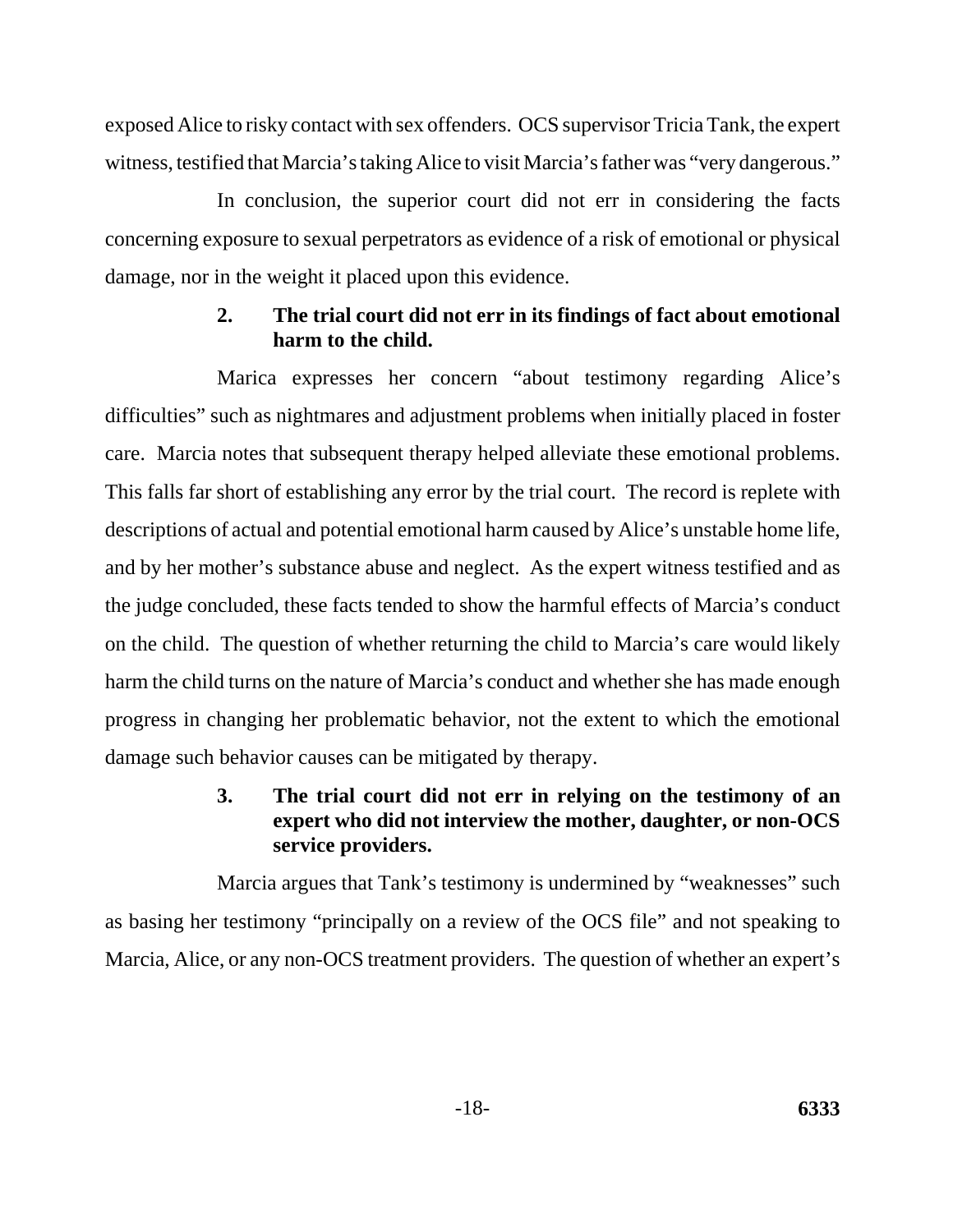testimony presented at trial is sufficient pursuant to ICWA is a legal question that we review *de novo*. **29**

We have held that pretrial interviews by the expert with the parties in a termination case "are not required in every case."**<sup>30</sup>** A review of state records and summaries of relevant facts can be enough if they "keep the experts' testimony sufficiently grounded in the facts and issues of the case."**<sup>31</sup>** However, we have also acknowledged that an expert's exclusive reliance on the case file without speaking to the parent or child may weaken the testimony.**<sup>32</sup>**

This case differs significantly from other cases in which over-reliance on documents fatally weakened the expert's testimony. For example, in *C.J. v. State*, **<sup>33</sup>** the expert's testimony was weakened because the expert never spoke with the father.**<sup>34</sup>** However, that omission was part of a broader failure of the expert to ground himself in the particulars of the case. As a result, his testimony provided "little more than generalizations about the harms resulting from a parent's absence and . . . little discussion of the particular facts of this case."**<sup>35</sup>** The expert also failed to address key facts about how the father had taken major steps to redress problems in his suitability as a parent such

**<sup>29</sup>** *E.A. v. State, Div. of Family & Youth Servs.*, 46 P.3d 986, 989 (Alaska 2002).

**<sup>30</sup>** *See J.A. v. State, DFYS*, 50 P.3d 395, 400 (Alaska 2002).

**<sup>31</sup>** *Id*.

**<sup>32</sup>** *See J.J. v. State, Dep't of Health & Soc. Servs., Div. of Family & Youth Servs.*, 38 P.3d 7, 10 (Alaska 2001).

**<sup>33</sup>** *C.J. v. State, Dep't of Health & Soc. Servs.*, 18 P.3d 1214 (Alaska 2001).

**<sup>34</sup>** *Id.* at 1218.

**<sup>35</sup>** *Id.*

-19- **6333**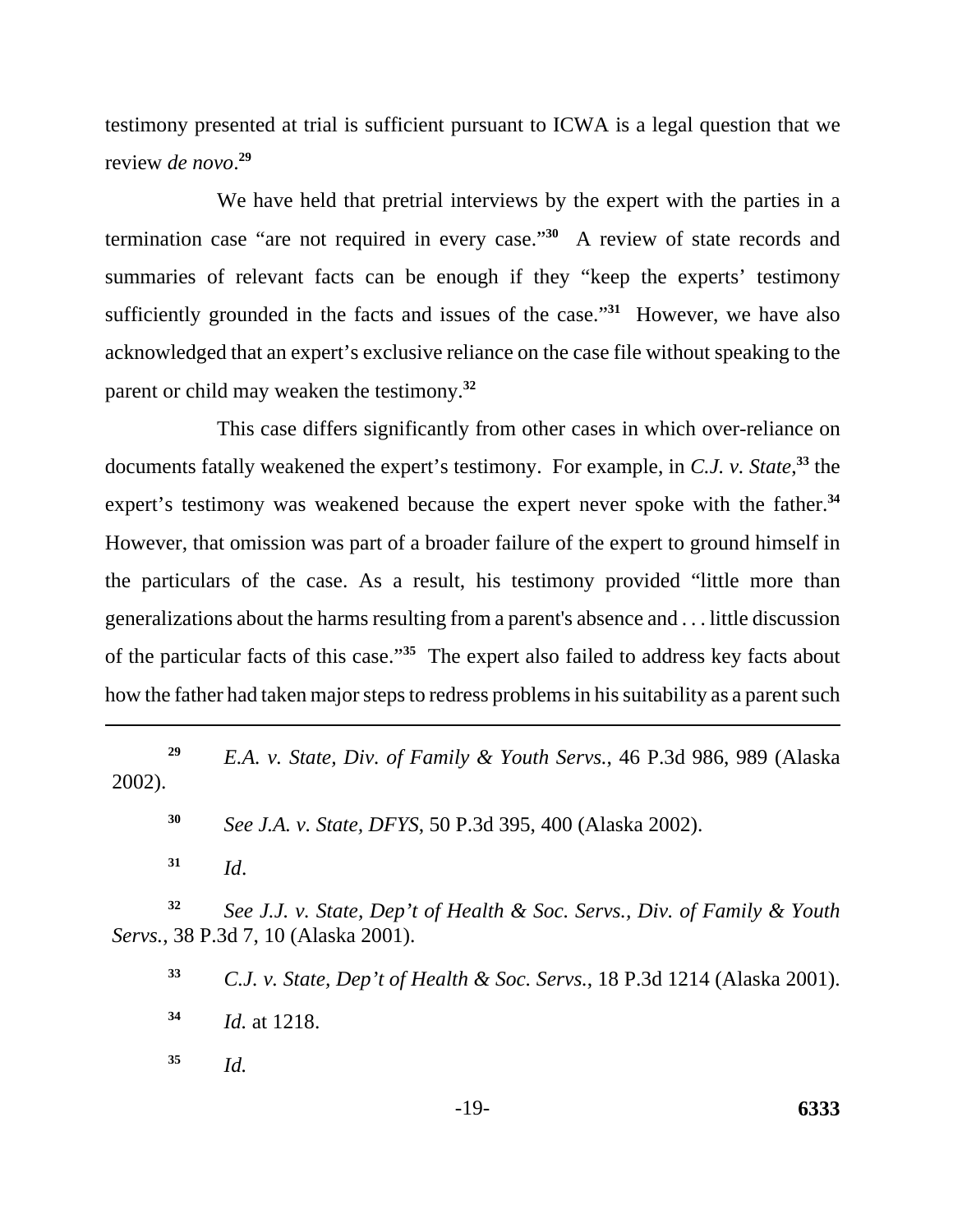as finding new employment.**<sup>36</sup>** In *J.J. v. State*, an expert's testimony was similarly held to be weakened by the expert's reliance on the case file without interviewing the parent or children.**<sup>37</sup>** Like the expert in *C.J.*, that expert's lack of preparation resulted in testimony that was little more than generalizations and that missed key facts about the parent's progress in meeting case plan requirements.**<sup>38</sup>**

In the present case, there is no indication that Tank missed any important facts regarding Marcia's suitability as a parent. Tank read the case file, including all of the exhibits, as well as case notes, assessments, police reports, and other records that were not submitted as exhibits. She also spoke with Marcia's social worker and that social worker's supervisor. In her testimony, Tank touched on many specifics of the case. These included Marcia's drinking problem and inability to remain sober, her failure to make significant progress on treating that problem, her sporadic visitation of her daughter, her inability to provide a stable home and maintain a healthy relationship with Alice, Alice's resulting emotional difficulties, Marcia's exposing Alice to sex offenders, Marcia's repeated incarcerations, and Alice's problems in school while in Marcia's care.

In conclusion, Tank's testimony was sufficiently grounded in the facts and specifics of this case, and there is no indication that the failure to interview the mother, daughter, or other service providers undermined the validity of her conclusions. There was no error in the court's reliance on such testimony to meet the proof requirements of ICWA § 1912(f).

**<sup>36</sup>** *Id.* at 1219.

**<sup>37</sup>** 38 P.3d at 10.

**<sup>38</sup>** *Id*. at 10-11.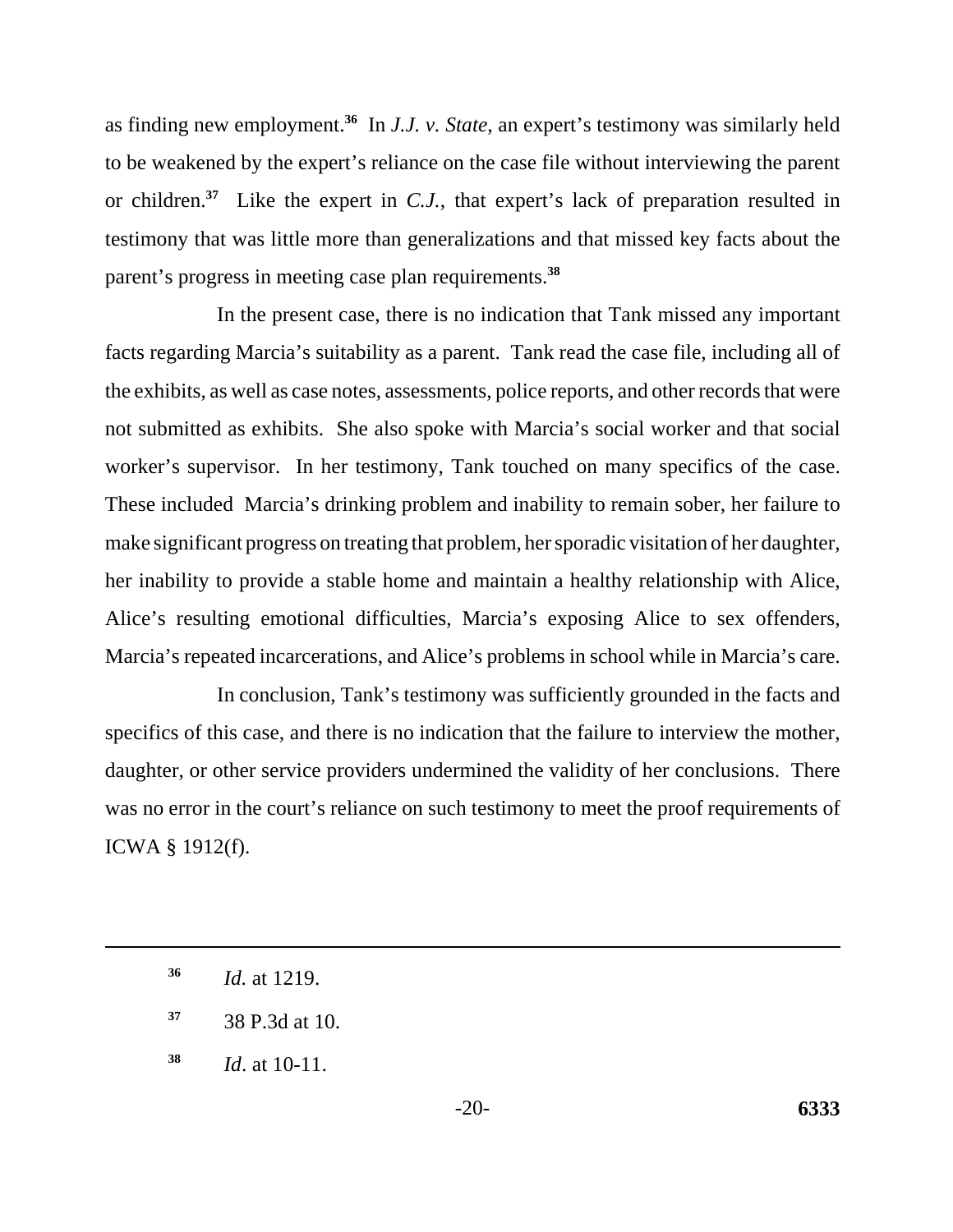## **4. The trial court did not err in relying on expert testimony that couched its conclusions in different language than that required for the ICWA § 1912(f) findings.**

Marcia argues Tank's testimony is "deficient" because she did not specifically state her conclusions regarding risk to the child in the same language used in ICWA § 1912(f). We review this issue *de novo* since it goes to whether the expert's testimony presented at trial is sufficient pursuant to ICWA.**<sup>39</sup>**

The statute requires that the court terminating parental rights must make "a determination, supported by evidence beyond a reasonable doubt, including testimony of qualified expert witnesses, that the continued custody of the child by the parent or Indian custodian is likely to result in serious emotional or physical damage to the child."**<sup>40</sup>** Tank testified that placing Alice in Marcia's care would put her at "substantial risk" of "emotional and physical neglect." She later characterized this as a "serious risk." She also noted that Alice was at risk of developing an attachment disorder.

Marcia argues that "Tank's failure to actually state that return of Alice to Marcia was 'likely' to result in 'serious emotional or physical damage' presents a critical deficiency in the State's case and the termination order which resulted from it." This is a misinterpretation of what the statute requires. The findings of a likelihood of serious emotional or physical damage are findings that must be made by the trial judge, not the expert witness. The expert testimony constitutes some of the evidence upon which the judge bases this finding. But it does not need to be the sole basis for that finding; it

**<sup>39</sup>** *E.A. v. State, Div. of Family & Youth Servs.*, 46 P.3d 986, 989 (Alaska 2002).

**<sup>40</sup>** 25 U.S.C. § 1912(f); *see also* CINA Rule 18(c)(2)(4).